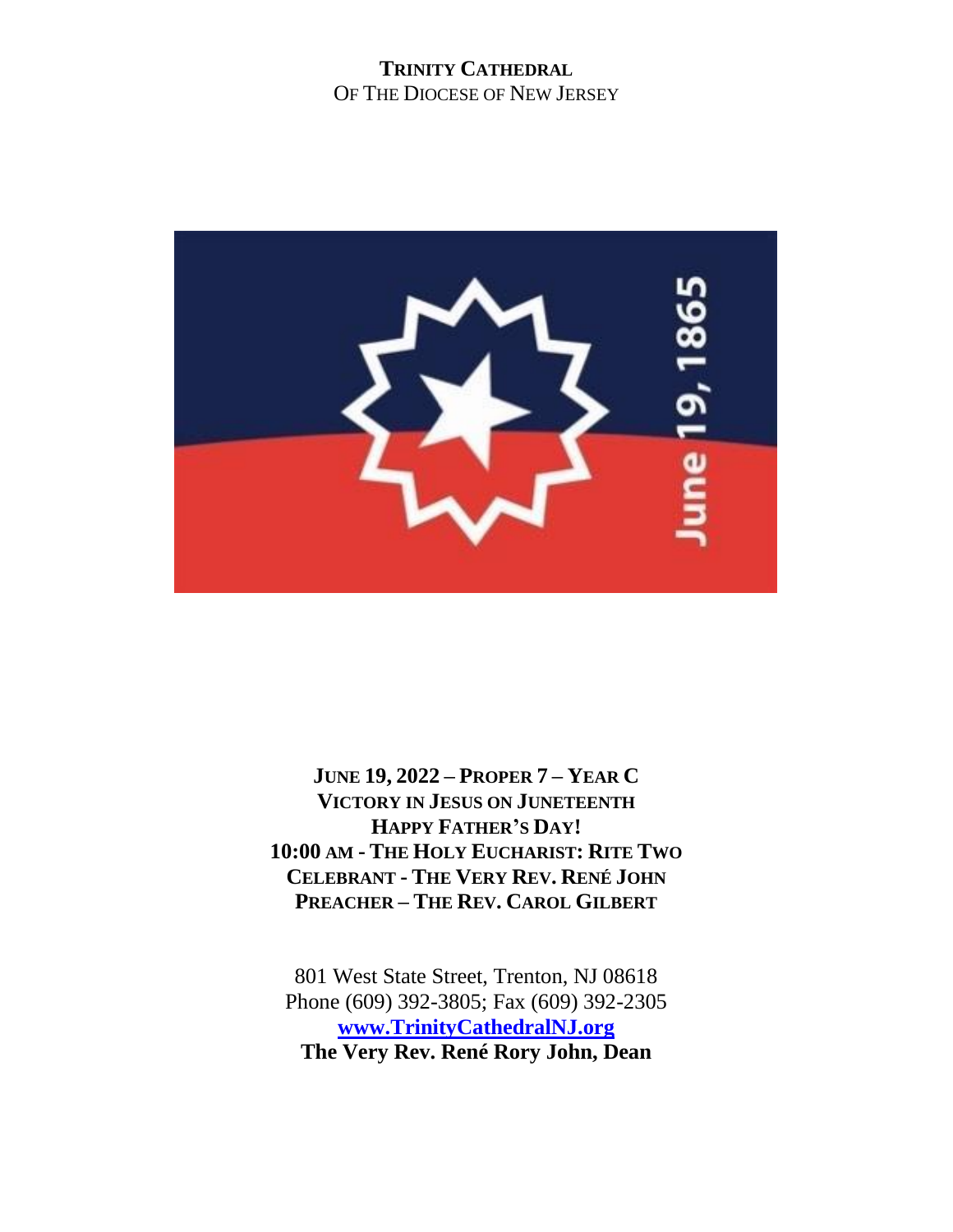WELCOME! We're honored that you're worshipping with us today. Masks are optional within the Cathedral buildings (with the exception of the Academy Pre-School.) Please use the hand sanitizer that is provided throughout the building before and after touching any surfaces, and remain 6 feet apart from people not in your immediate household.

If you're not familiar with our Episcopal worship service, we hope this will help. For sanitary purposes, all of our prayers are printed in this bulletin.

Thank you for helping us to remain as safe as possible while enjoying in-person worship. "This is how we love one another!"

*Please stand as indicated and be seated for lessons*

*Remain standing* **Processional Hymnal # 372** Praise to the Living God!

#### 1

Praise to the living God! All praisèd be his Name who was, and is, and is to be for ay the same. The one eternal God ere aught that now appears: the first, the last, beyond all thought his timeless years!

### 2

Formless, all lovely forms declare his loveliness; holy, no holiness of earth can his express. Lo, he is Lord of all. Creation speaks his praise, and everywhere above, below, his will obeys.

**Prelude** *Jennifer Presar, French horn*

#### 3

His Spirit floweth free, high surging where it will: in prophet's word he spoke of old; he speaketh still. Established is his law, and changeless it shall stand, deep writ upon the human heart, on sea, on land.

4

Eternal life hath he implanted in the soul; his love shall be our strength and stay while ages roll. Praise to the living God! All praisèd be his Name who was, and is, and is to be, for ay the same.

*Celebrant:* Blessed be God: Father, Son, and Holy Spirit. *People:* **And blessed be God's kingdom, now and for ever. Amen.**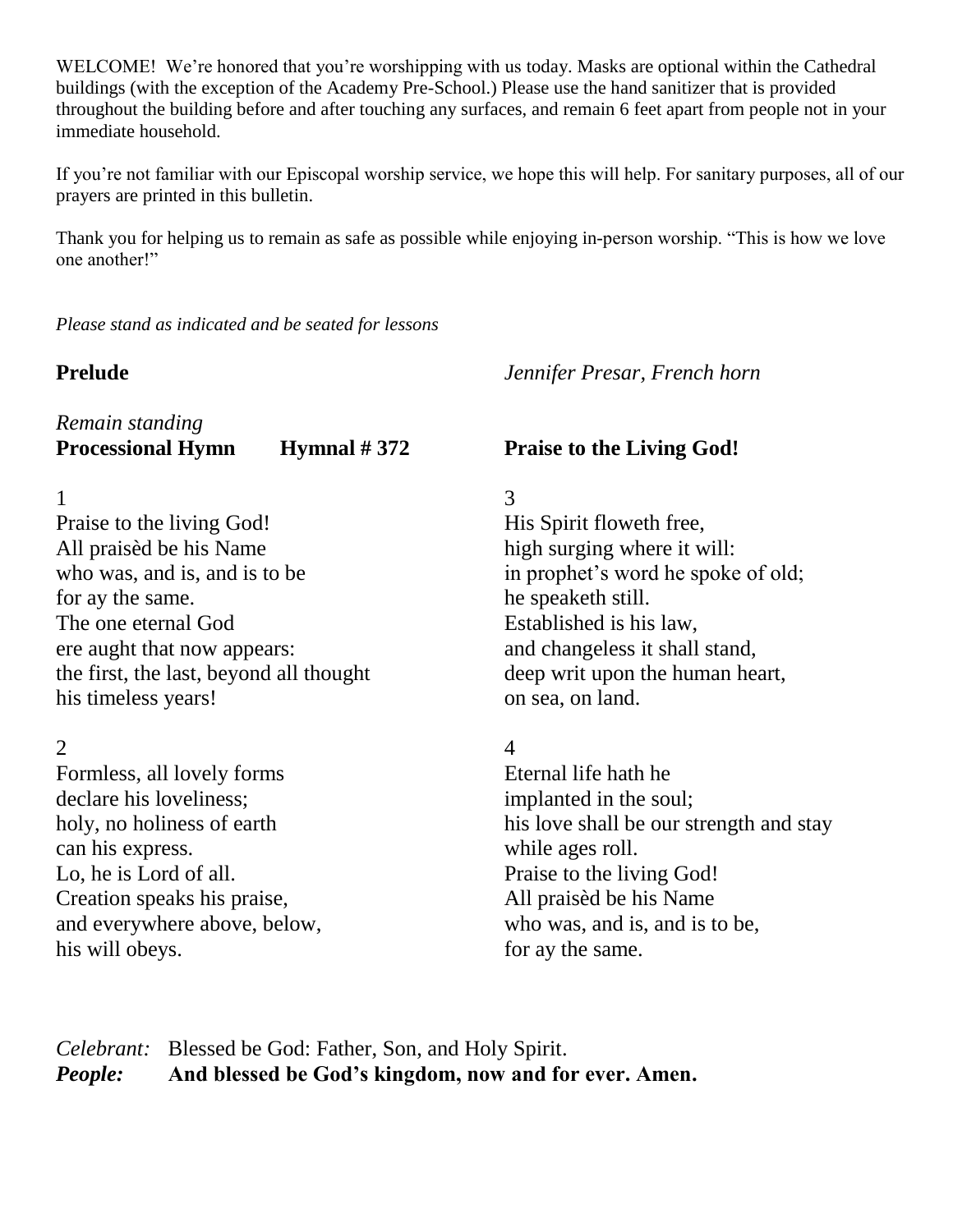*Celebrant:* Almighty God, to you all hearts are open, all desires known, and from you no secrets are hid: Cleanse the thoughts of our hearts by the inspiration of your Holy Spirit, that we may perfectly love you, and worthily magnify your holy Name; through Christ our Lord. **Amen.**

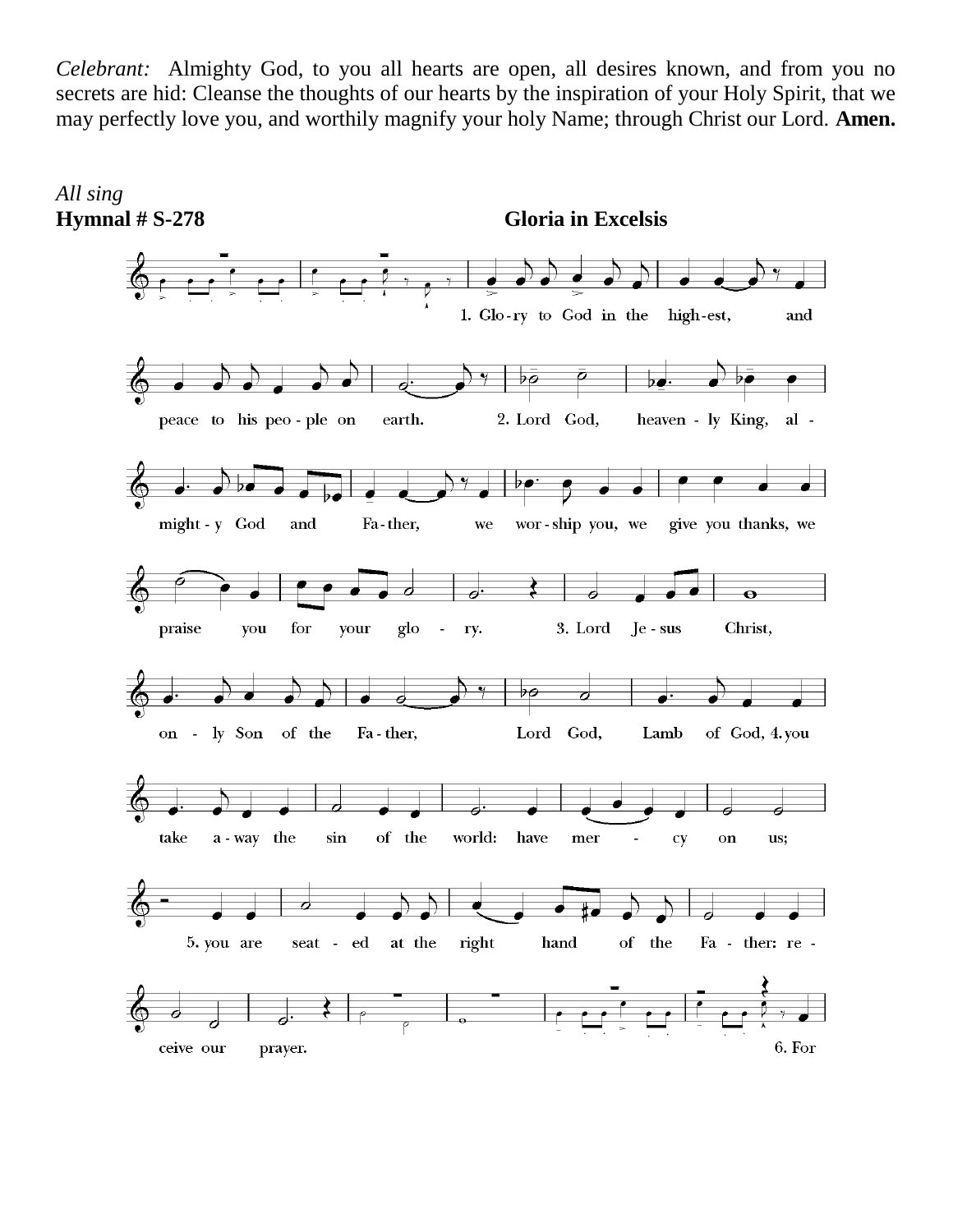

#### **The Collect of the Day**

*Celebrant:* The Lord be with you. *People:* **And also with you.** *Celebrant:* Let us pray.

O Lord, make us have perpetual love and reverence for your holy Name, for you never fail to help and govern those whom you have set upon the sure foundation of your loving-kindness; through Jesus Christ our Lord, who lives and reigns with you and the Holy Spirit, one God, for ever and ever. **Amen.**

### *The People are seated* **First Reading Lector: Bobbie Powell A Reading from the First book of Kings (1 Kings 19:1-15a)**

Ahab told Jezebel all that Elijah had done, and how he had killed all the prophets with the sword. Then Jezebel sent a messenger to Elijah, saying, "So may the gods do to me, and more also, if I do not make your life like the life of one of them by this time tomorrow." Then he was afraid; he got up and fled for his life, and came to Beer-sheba, which belongs to Judah; he left his servant there. But he himself went a day's journey into the wilderness, and came and sat down under a solitary broom tree. He asked that he might die: "It is enough; now, O Lord, take away my life, for I am no better than my ancestors." Then he lay down under the broom tree and fell asleep. Suddenly an angel touched him and said to him, "Get up and eat." He looked, and there at his head was a cake baked on hot stones, and a jar of water. He ate and drank, and lay down again. The angel of the Lord came a second time, touched him, and said, "Get up and eat, otherwise the journey will be too much for you." He got up, and ate and drank; then he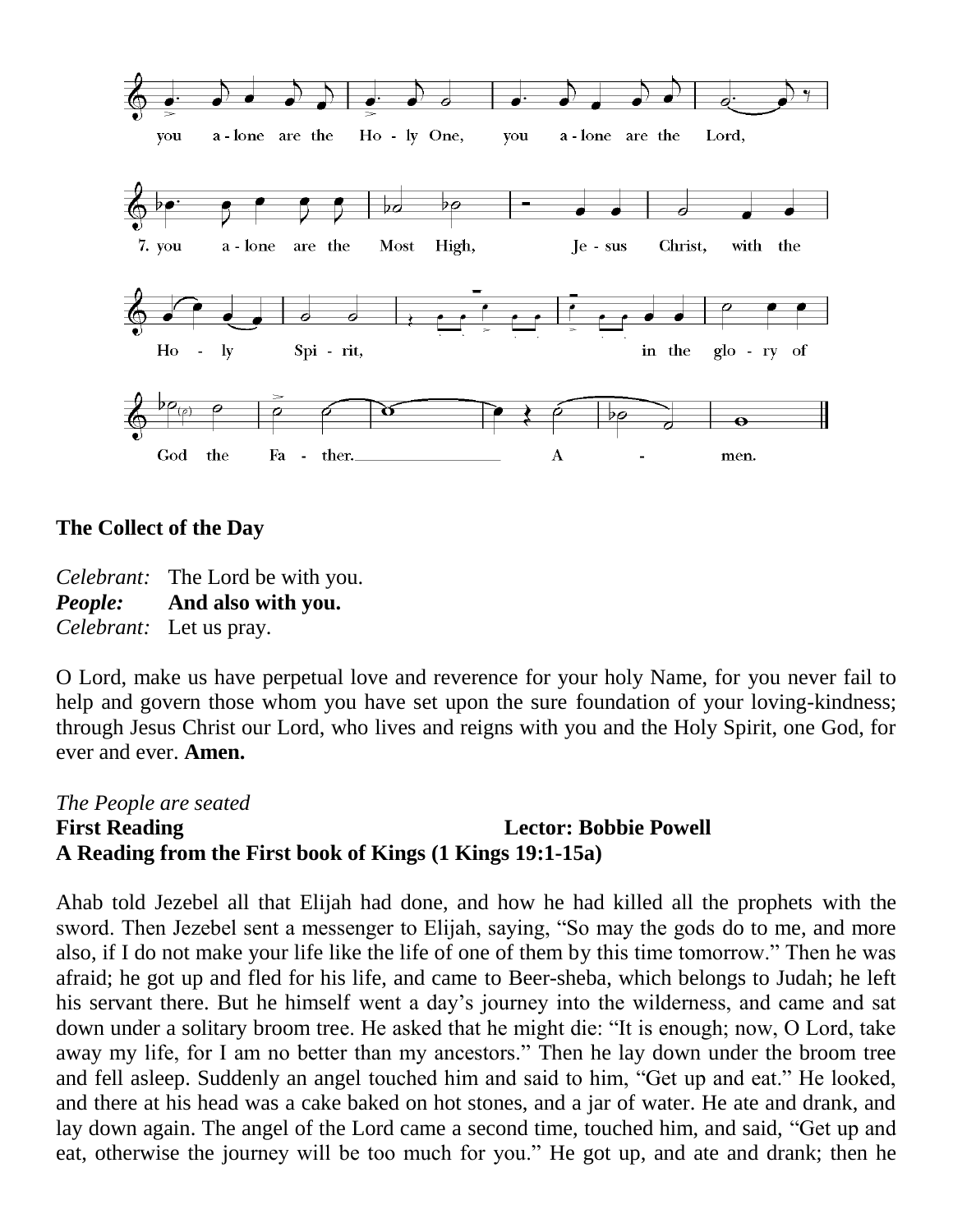went in the strength of that food forty days and forty nights to Horeb the mount of God. At that place he came to a cave, and spent the night there. Then the word of the Lord came to him, saying, "What are you doing here, Elijah?" He answered, "I have been very zealous for the Lord, the God of hosts; for the Israelites have forsaken your covenant, thrown down your altars, and killed your prophets with the sword. I alone am left, and they are seeking my life, to take it away." He said, "Go out and stand on the mountain before the Lord, for the Lord is about to pass by." Now there was a great wind, so strong that it was splitting mountains and breaking rocks in pieces before the Lord, but the Lord was not in the wind; and after the wind an earthquake, but the Lord was not in the earthquake; and after the earthquake a fire, but the Lord was not in the fire; and after the fire a sound of sheer silence. When Elijah heard it, he wrapped his face in his mantle and went out and stood at the entrance of the cave. Then there came a voice to him that said, "What are you doing here, Elijah?" He answered, "I have been very zealous for the Lord, the God of hosts; for the Israelites have forsaken your covenant, thrown down your altars, and killed your prophets with the sword. I alone am left, and they are seeking my life, to take it away." Then the Lord said to him, "Go, return on your way to the wilderness of Damascus."

The Word of the Lord. *People:* **Thanks be to God.**

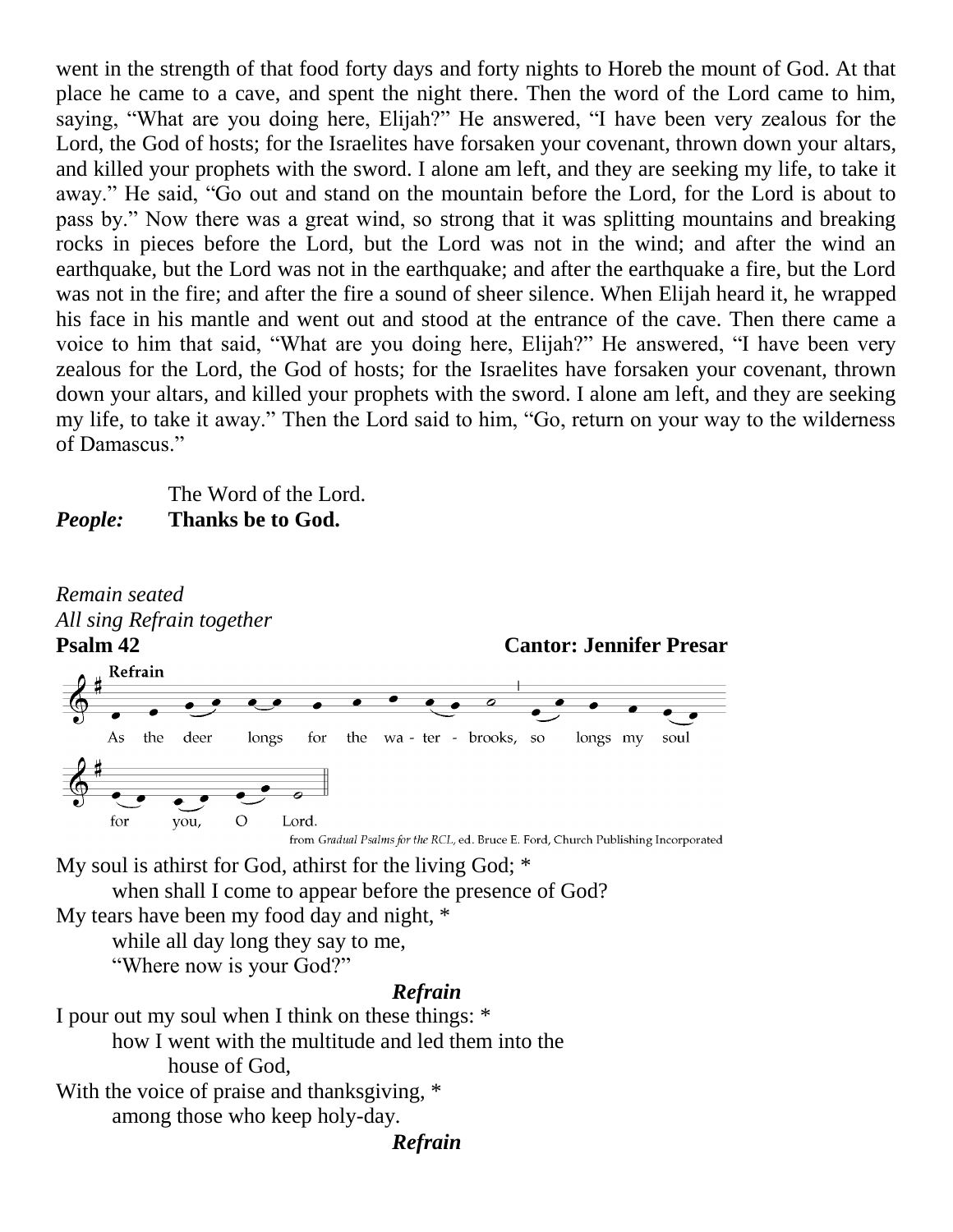Why are you so full of heaviness, O my soul? \*

and why are you so disquieted within me?

Put your trust in God; \*

for I will yet give thanks to him,

who is the help of my countenance, and my God.

#### *Refrain*

My soul is heavy within me; \*

therefore I will remember you from the land of Jordan,

and from the peak of Mizar among the heights of Hermon.

One deep calls to another in the noise of your cataracts; \*

all your rapids and floods have gone over me.

### *Refrain*

The Lord grants his loving-kindness in the daytime; \* in the night season his song is with me, a prayer to the God of my life. I will say to the God of my strength, "Why have you forgotten me? \*

and why do I go so heavily while the enemy oppresses me?"

#### *Refrain*

While my bones are being broken, \* my enemies mock me to my face;

All day long they mock me \* and say to me, "Where now is your God?"

# *Refrain*

Why are you so full of heaviness, O my soul? \*

and why are you so disquieted within me? Put your trust in God; \*

for I will yet give thanks to him,

who is the help of my countenance, and my God.

*Refrain*

#### *Remain seated* **Second Reading Lector: Chinweze Ahaghotu A Reading from Paul's letter to the Church in Galatia (3:23-29)**

Now before faith came, we were imprisoned and guarded under the law until faith would be revealed. Therefore the law was our disciplinarian until Christ came, so that we might be justified by faith. But now that faith has come, we are no longer subject to a disciplinarian, for in Christ Jesus you are all children of God through faith. As many of you as were baptized into Christ have clothed yourselves with Christ. There is no longer Jew or Greek, there is no longer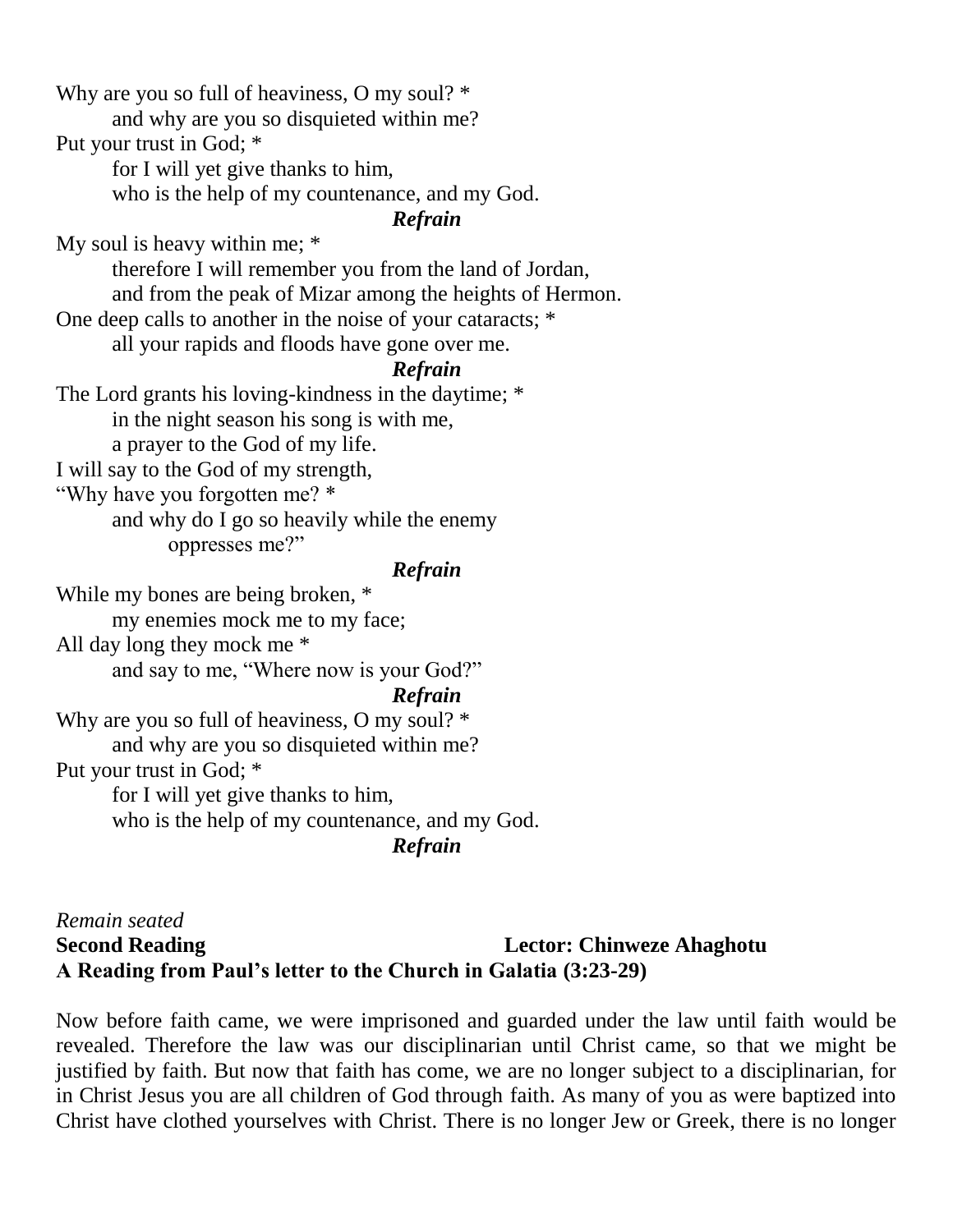slave or free, there is no longer male and female; for all of you are one in Christ Jesus. And if you belong to Christ, then you are Abraham's offspring, heirs according to the promise.

The Word of the Lord. *People:* **Thanks be to God.**

| All stand, as able                                                |               |                                                            |
|-------------------------------------------------------------------|---------------|------------------------------------------------------------|
| <b>Sequence Hymn</b>                                              | Hymnal $#567$ | Thine Arm, O Lord, in Days of Old                          |
|                                                                   |               |                                                            |
| Thine arm, O Lord, in days of old<br>was strong to heal and save; |               | and now, O Lord, be near to bless,<br>almighty as of yore, |
| it triumphed o'er disease and death,                              |               | in crowded street, by restless couch,                      |
| o'er darkness and the grave.                                      |               | as by Gennesaret's shore.                                  |
| To thee they went, the blind, the deaf,                           |               |                                                            |
| the palsied, and the lame,                                        |               | 3                                                          |
| the leper set apart and shunned,                                  |               | Be thou our great deliverer still,                         |
| the sick with fevered frame.                                      |               | thou Lord of life and death;                               |
|                                                                   |               | restore and quicken, soothe and bless,                     |
| $\overline{2}$                                                    |               | with thine almighty breath:                                |
| And lo! thy touch brought life and health,                        |               | to hands that work and eyes that see,                      |
| gave hearing, strength, and sight;                                |               | give wisdom's heavenly lore,                               |
| and youth renewed and frenzy calmed                               |               | that whole and sick, and weak and strong,                  |
| owned thee, the Lord of light:                                    |               | may praise thee evermore.                                  |

# *Remain standing* **The Gospel: Luke 8:26-39**

# *Deacon:* The Holy Gospel of our Lord Jesus Christ according to Luke. *People:* **Glory to you, Lord Christ.**

Jesus and his disciples arrived at the country of the Gerasenes, which is opposite Galilee. As Jesus stepped out on land, a man of the city who had demons met him. For a long time he had worn no clothes, and he did not live in a house but in the tombs. When he saw Jesus, he fell down before him and shouted at the top of his voice, "What have you to do with me, Jesus, Son of the Most High God? I beg you, do not torment me"—for Jesus had commanded the unclean spirit to come out of the man. (For many times it had seized him; he was kept under guard and bound with chains and shackles, but he would break the bonds and be driven by the demon into the wilds.) Jesus then asked him, "What is your name?" He said, "Legion"; for many demons had entered him. They begged him not to order them to go back into the abyss. Now there on the hillside a large herd of swine was feeding; and the demons begged Jesus to let them enter these. So he gave them permission. Then the demons came out of the man and entered the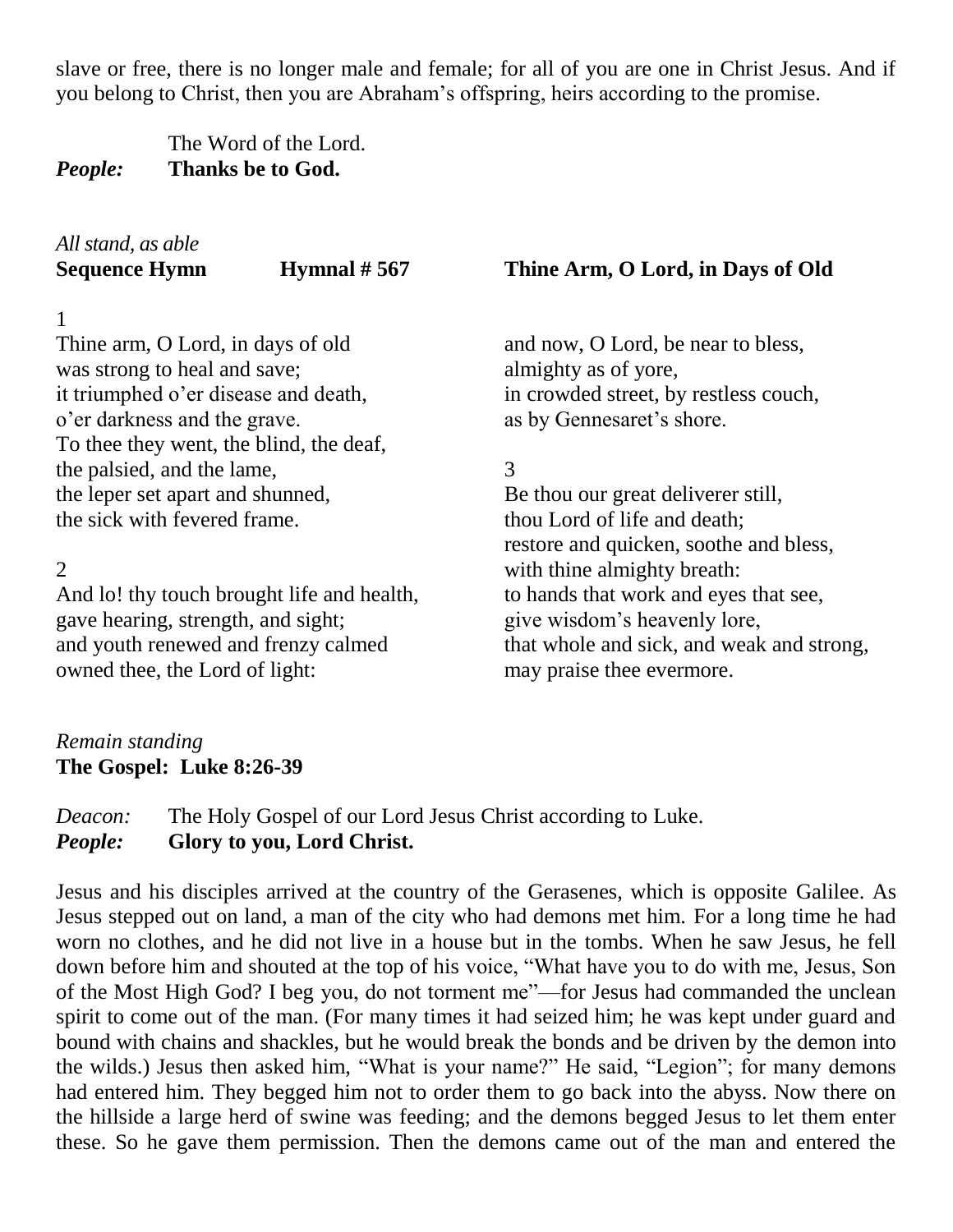swine, and the herd rushed down the steep bank into the lake and was drowned. When the swineherds saw what had happened, they ran off and told it in the city and in the country. Then people came out to see what had happened, and when they came to Jesus, they found the man from whom the demons had gone sitting at the feet of Jesus, clothed and in his right mind. And they were afraid. Those who had seen it told them how the one who had been possessed by demons had been healed. Then all the people of the surrounding country of the Gerasenes asked Jesus to leave them; for they were seized with great fear. So he got into the boat and returned. The man from whom the demons had gone begged that he might be with him; but Jesus sent him away, saying, "Return to your home, and declare how much God has done for you." So he went away, proclaiming throughout the city how much Jesus had done for him.

The Gospel of the Lord. *People* **Praise to you, Lord Christ.**

**Sermon The Rev. Carol Gilbert, Deacon**

*All stand as able and say together* **A Statement of Faith based on Galatians 3:26-28**

**We are all children of God. There is no longer Jew or Greek. There is no longer slave or free. There is no longer male and female. For we are all one. We believe Jesus lived for this and died for this. We pledge ourselves with God's help and the support of each other to make this become a reality.**

*All stand* **Nicene Creed**

> **We believe in one God, the Father, the Almighty, maker of heaven and earth, of all that is, seen and unseen. We believe in one Lord, Jesus Christ, the only Son of God, eternally begotten of the Father, God from God, Light from Light, true God from true God, begotten, not made, of one Being with the Father. Through him all things were made.**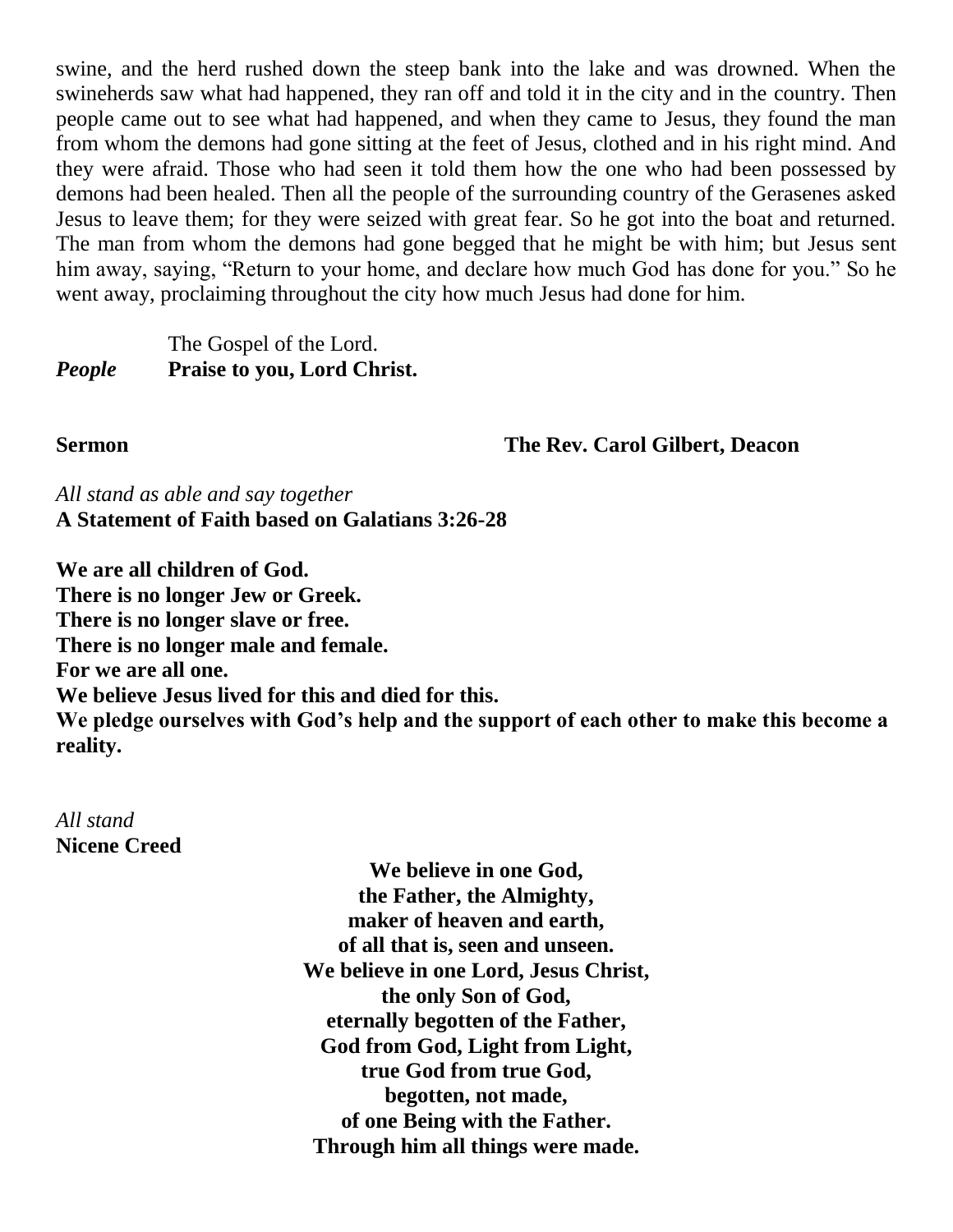**For us and for our salvation he came down from heaven: by the power of the Holy Spirit he became incarnate from the Virgin Mary, and was made man. For our sake he was crucified under Pontius Pilate; he suffered death and was buried. On the third day he rose again in accordance with the Scriptures; he ascended into heaven and is seated at the right hand of the Father. He will come again in glory to judge the living and the dead, and his kingdom will have no end. We believe in the Holy Spirit, the Lord, the giver of life, who proceeds from the Father and the Son. With the Father and the Son he is worshiped and glorified. He has spoken through the Prophets. We believe in one holy catholic and apostolic Church. We acknowledge one baptism for the forgiveness of sins. We look for the resurrection of the dead, and the life of the world to come. Amen.**

*Remain standing* **Prayers of the People Lector: Judith Miller** *The Lector and People pray responsively*

*Deacon*: Let us pray that God pour out on us a spirit of grace and petition, as on Jerusalem of old, and hear us as we pray, saying: We stand in need, O God; Lord, have mercy.

*Lector*: That the law of faith which guides us be our standard in judging the laws of land and church and culture, and that our lives be conformed to the faithful love of Christ, we stand in need, O God:

# *People:* **Lord, have mercy.**

*Lector*: That parishioners weakened through illness of mind or body feel your protective hand and our tangible care, we stand in need, O God:

# *People:* **Lord, have mercy.**

*Lector*: That we who call Christ messiah be empowered to carry the cross of insult as we work for freedom in the third world, we stand in need, O God: *People:* **Lord, have mercy.**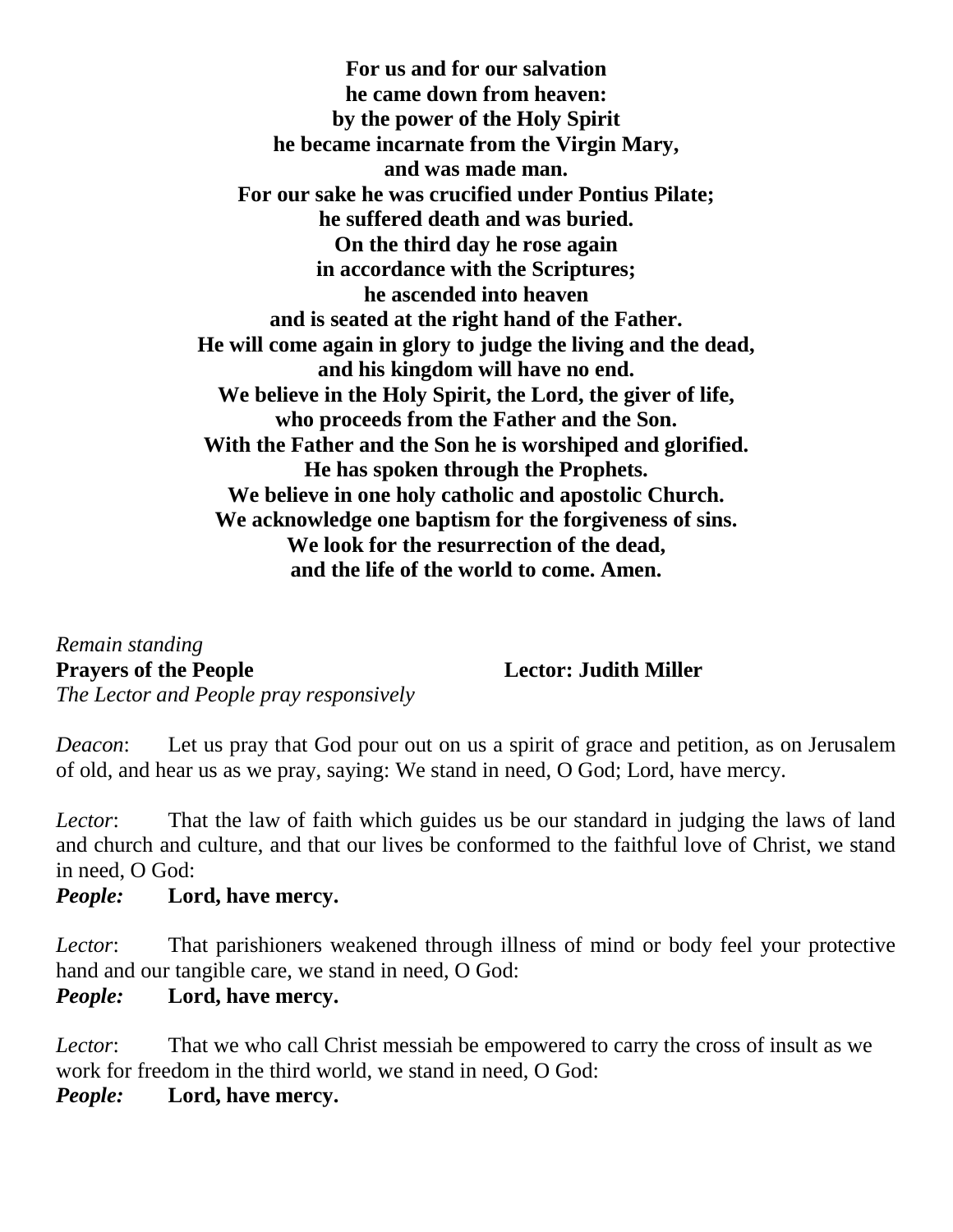*Lector*: That the paths we walk be wide enough for all peoples, for the homeless, for aliens in flight, for prisoners, for persons of all colors, for all who are ostracized, for those dying of incurable disease, for all who in Christ you call your own, we stand in need, O God:

# *People:* **Lord, have mercy.**

*Deacon*: We remember before you those who are sick, or in any other special need, especially the residents of Hamilton Grove Care and Rehabilitation Center; along with **the people of Ukraine and Russia, Thalia Thomas, the Thomas family, Joseph Gaines, Lashon Encarnacion, Stacy Heading, Husayne Ferguson, Donna Miller, Lisa Pilgrim, Barry Pilgrim, Michael Pilgrim, Elsie Nelson Pilgrim, Valerie Williams, Mr. Williams, Corine Epps, the Pyle family, Luna Peters and the Peters family, Susanna Mansue, the Duhaney family, the Sasso family, the Deas family, the Amador family, Mary Johnson, Ray Johnson, Sheryl Boyce, Sylvia Whiteside, the Palacious family, Leon Clark, Bernadette Jefferson, Charlie Benck, Patricia Mullhall, Celia Sims, those injured and deceased in the shooting at St. Stephen's Episcopal Church in Vestavia, Alabama,** and **all those affected by Covid-19.** We stand in need, O God:

*People:* **Lord, have mercy.**

*Deacon*: We remember those who have died, especially **Robert Bland, Joyce Clark, Larry Livingston, John W. Sapp, Sarah Sears, Patricia Stewart, Thaddeus Robinson, Thomas Goode,** and the victims of the ongoing wars around the world. We stand in need, O God: *People:* **Lord, have mercy.**

*Deacon*: We remember those with whom we give thanks, especially those who celebrate birthdays and anniversaries this week: **Frances Barksdale, Lawrence Gustin, Desiree Kirmales-Prouty, Kelly Castellon, June Perfater, Naomi McMullan and Cyrus Ketter, Jr.**. We stand in need, O God:

*People:* **Lord, have mercy.**

*The People may add their own petitions.*

*Celebrant:* God, our mother and father, deepen our trust in you. Watch over us day and night, and protect us from harm's way. Let us guard one another, that none may be excluded from our circle, embraced in Jesus Christ our Lord. **Amen**.

# **Confession of Sin**

*Celebrant:* Let us confess our sins against God and our neighbor.

*Minister and People:* **Most merciful God, we confess that we have sinned against you in thought, word, and deed, by what we have done,**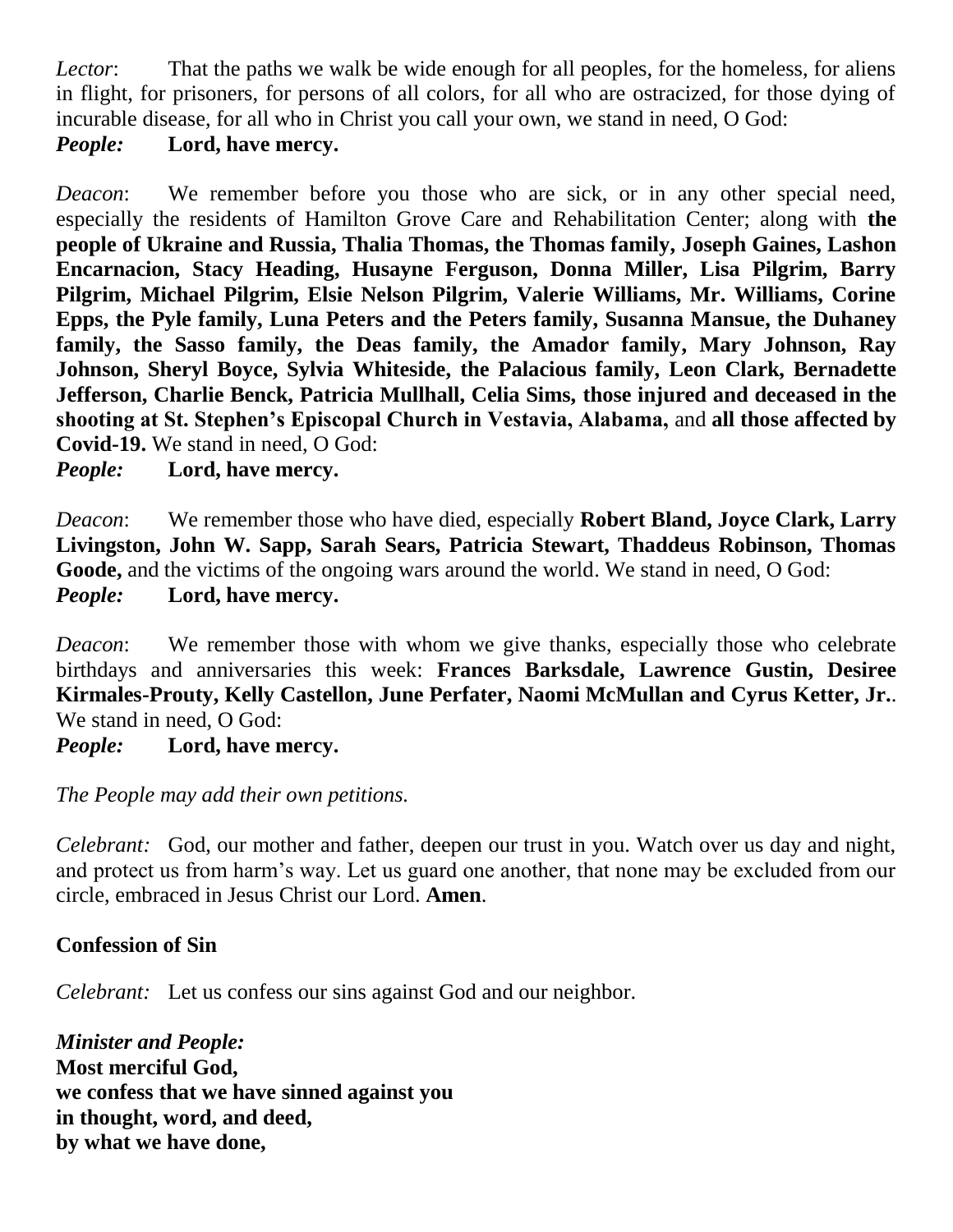**and by what we have left undone. We have not loved you with our whole heart; we have not loved our neighbors as ourselves. We are truly sorry and we humbly repent. For the sake of your Son Jesus Christ, have mercy on us and forgive us; that we may delight in your will, and walk in your ways, to the glory of your Name. Amen.**

*Celebrant:* Almighty God have mercy on you, forgive you all your sins through our Lord Jesus Christ, strengthen you in all goodness, and by the power of the Holy Spirit keep you in eternal life. **Amen.**

*Please remain in your pew for the Peace.* **The Peace** *Celebrant:* The peace of the Lord be always with you. *People:* **And also with you.**

# **Holy Communion**

*Please remain seated while Ushers collect the offertory* **Offertory Anthem** *Jennifer Presar, French horn*

| All stand, as able    |               |                            |
|-----------------------|---------------|----------------------------|
| <b>Offertory Hymn</b> | Hymnal $#411$ | O Bless the Lord, My Soul! |

*Representatives of the congregation bring the people's offerings of bread and wine, food donations to the Cathedral Food Pantry, and money or other gifts, to the deacon or Celebrant.*

| O bless the Lord, my soul!     | He will not always chide;      |
|--------------------------------|--------------------------------|
| His grace to thee proclaim!    | he will with patience wait;    |
| And all that is within me join | his wrath is ever slow to rise |
| to bless his holy Name!        | and ready to abate.            |
|                                | $\overline{4}$                 |
| O bless the Lord, my soul!     | He pardons all thy sins,       |
| His mercies bear in mind!      | prolongs thy feeble breath;    |
| Forget not all his benefits!   | he healeth thine infirmities   |
| The Lord to thee is kind.      | and ransoms thee from death.   |
|                                |                                |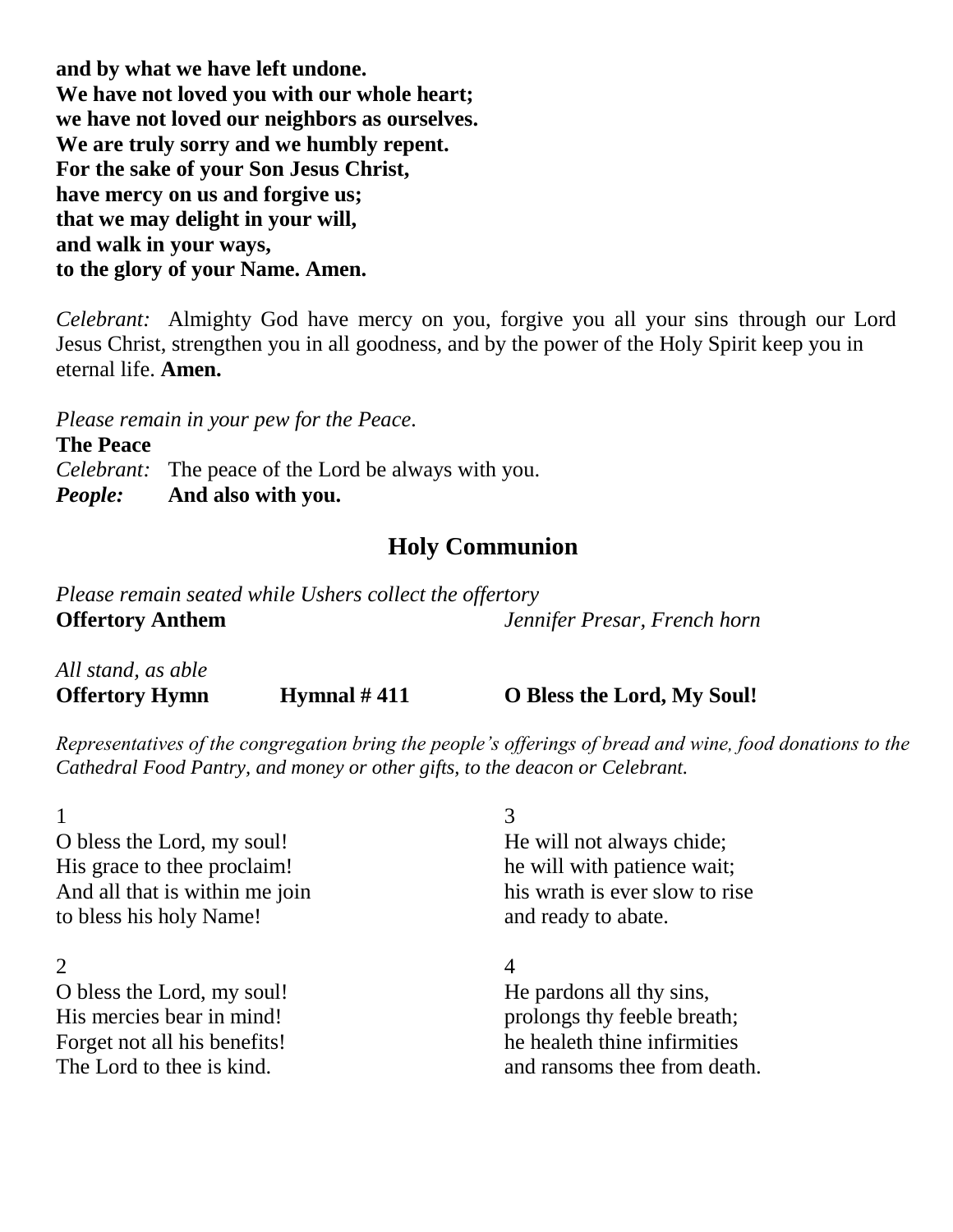5 He clothes thee with his love, upholds thee with his truth; and like the eagle he renews the vigor of thy youth.

6 Then bless his holy Name, whose grace hath made thee whole, whose loving-kindness crowns thy days: O bless the Lord, my soul!

# **The Great Thanksgiving**: **Eucharistic Prayer A**

| <i>Celebrant:</i> The Lord be with you.                   |
|-----------------------------------------------------------|
| <i>People:</i> And also with you.                         |
| <i>Celebrant:</i> Lift up your hearts.                    |
| <i>People:</i> We lift them to the Lord.                  |
| <i>Celebrant:</i> Let us give thanks to the Lord our God. |
| <i>People:</i> It is right to give God thanks and praise. |

# *The Celebrant proceeds . . .*

It is right, and a good and joyful thing, always and everywhere to give thanks to you, Father almighty, Creator of heaven and earth. For you are the source of light and life; you made us in your image, and called us to new life in Jesus Christ our Lord. Therefore we praise you, joining our voices with Angels and Archangels and with all the company of heaven, who for ever sing this hymn to proclaim the glory of your Name:

# *Celebrant and People:*

**Hymnal # S-128 Sanctus**Ho lv, ho ly, Lord, of power ho  $1y$ God and might,  $full$ heaven and earth are of your glo - ry. Ho-san-na in the high - est. **Bless** who ed  $is$ he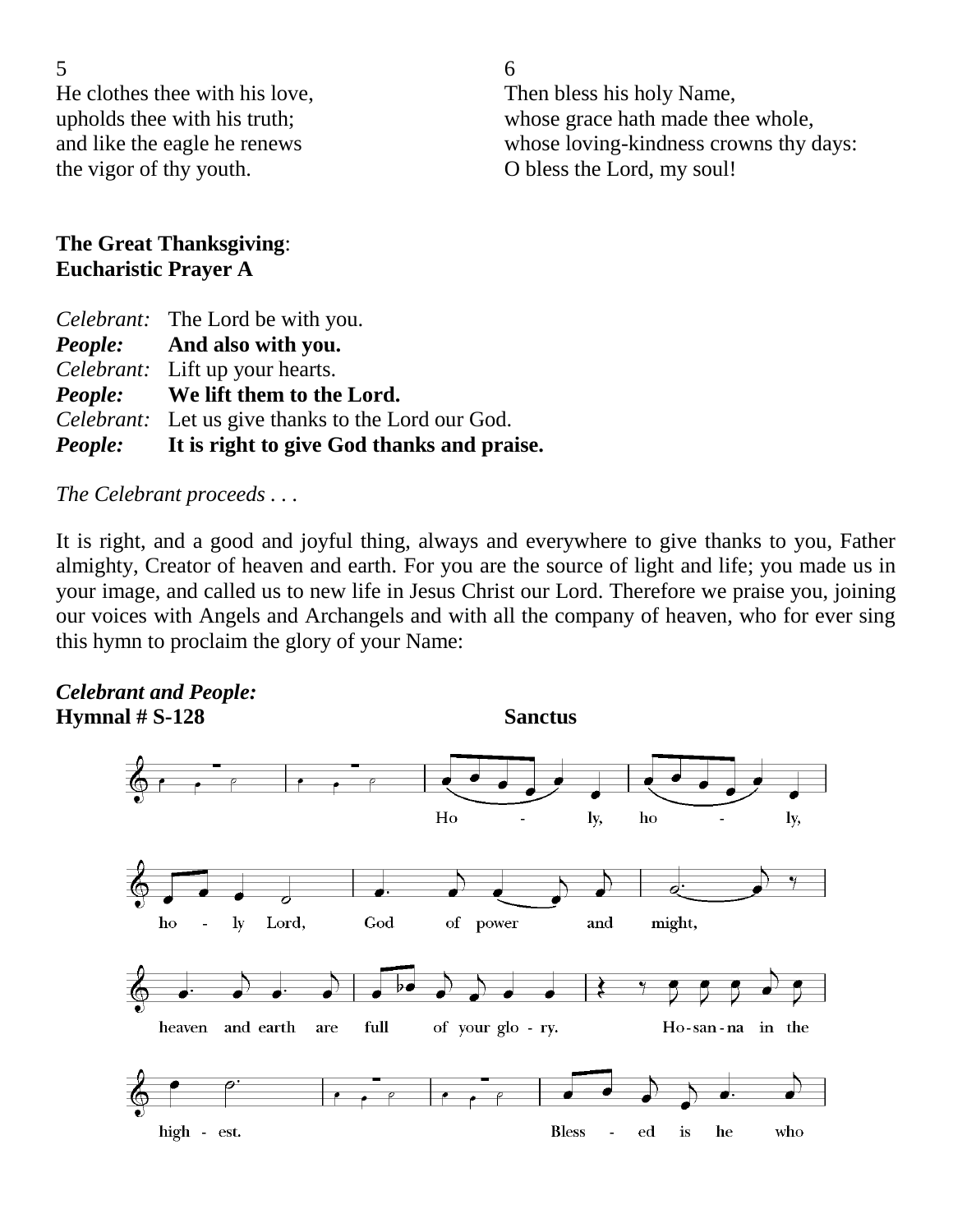

*The people stand or kneel. Then the Celebrant continues . . .*

Holy and gracious Father: In your infinite love you made us for yourself; and, when we had fallen into sin and become subject to evil and death, you, in your mercy, sent Jesus Christ, your only and eternal Son, to share our human nature, to live and die as one of us, to reconcile us to you, the God and Father of all. He stretched out his arms upon the cross, and offered himself in obedience to your will, a perfect sacrifice for the whole world.

On the night he was handed over to suffering and death, our Lord Jesus Christ took bread; and when he had given thanks to you, he broke it, and gave it to his disciples, and said, "Take, eat: This is my Body, which is given for you. Do this for the remembrance of me."

After supper he took the cup of wine; and when he had given thanks, he gave it to them, and said, "Drink this, all of you: This is my Blood of the new Covenant, which is shed for you and for many for the forgiveness of sins. Whenever you drink it, do this for the remembrance of me." Therefore we proclaim the mystery of faith:

*Celebrant and People:* **Christ has died. Christ is risen. Christ will come again.**

*Celebrant:* We celebrate the memorial of our redemption, O Father, in this sacrifice of praise and thanksgiving. Recalling his death, resurrection, and ascension, we offer you these gifts. Sanctify them by your Holy Spirit to be for your people the Body and Blood of your Son, the holy food and drink of new and unending life in him. Sanctify us also that we may faithfully receive this holy Sacrament, and serve you in unity, constancy, and peace; and at the last day bring us with all your saints into the joy of your eternal kingdom. All this we ask through your Son Jesus Christ. By him, and with him, and in him, in the unity of the Holy Spirit all honor and glory is yours, Almighty Father, now and for ever. **Amen.**

*Celebrant:* And now, as our Savior Christ has taught us, we now pray ...

*Celebrant and People:* **Our Father, who art in heaven, hallowed be thy Name, thy kingdom come, thy will be done, on earth as it is in heaven.**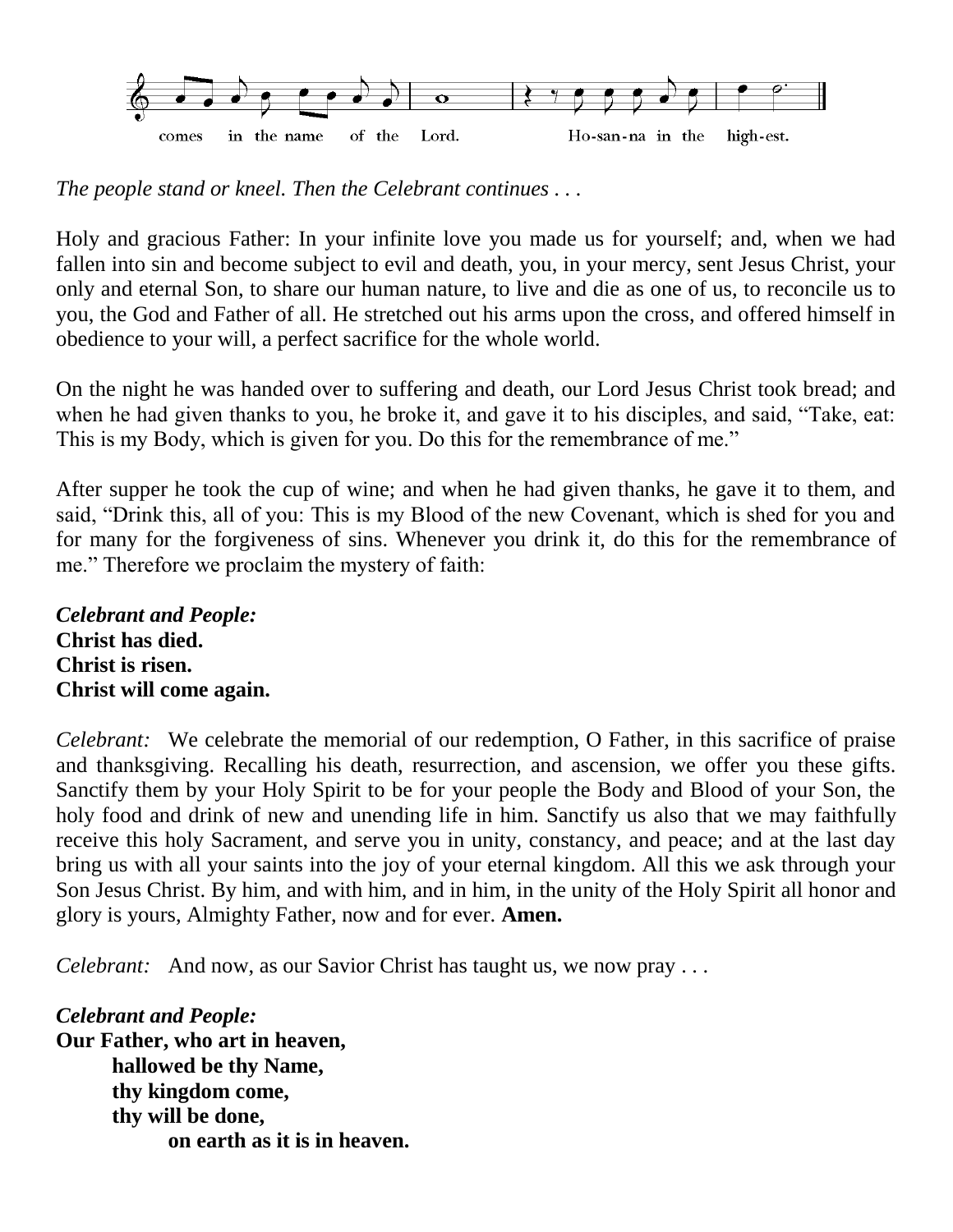**Give us this day our daily bread. And forgive us our trespasses, as we forgive those who trespass against us. And lead us not into temptation, but deliver us from evil. For thine is the kingdom, and the power, and the glory, for ever and ever. Amen.**

#### **Fraction**

*The Celebrant breaks the consecrated Bread. A period of silence is kept. Then may be said . . . Celebrant:* Alleluia. Christ our Passover is sacrificed for us; *People***: Therefore let us keep the feast. Alleluia.** 

**Hymnal # S-165 Fraction Anthem**



*Celebrant:* The Gifts of God for the People of God. Take them in remembrance that Christ died for you, and feed on him in your hearts by faith with thanksgiving.

*A spiritual communion is a personal devotional that anyone can pray at any time to express their desire to receive Holy Communion at that moment, but in which circumstances impede them from actually receiving Holy Communion:*

*Celebrant***: My Jesus, We believe that you are truly present in the Blessed Sacrament of the Altar. We love you above all things, and long for you in our soul. Since some cannot now receive you sacramentally, come at least spiritually into their hearts. As though you**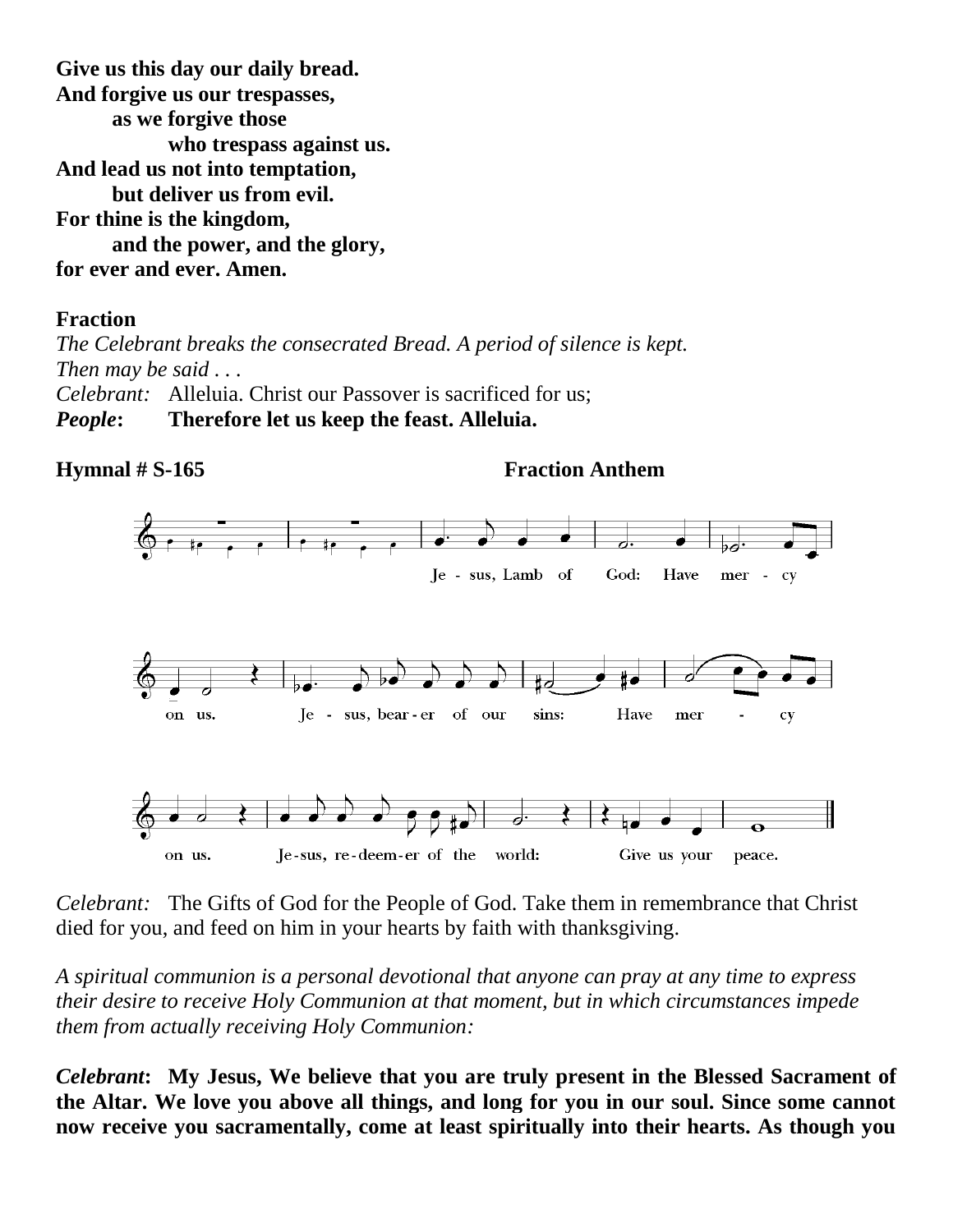# **have already come, we embrace you and unite ourselves entirely to you; never permit us to be separated from you. Amen. (***St. Alphonsus de Liguori, 1696-1787***)**

*All Baptized Christians are welcome to make their Communion at the Lord's table.* 

| <b>Communion Hymn</b>                  | Hymnal $# 653$ | <b>Dear Lord and Father of Mankind</b>     |
|----------------------------------------|----------------|--------------------------------------------|
| $\mathbf{1}$                           |                |                                            |
| Dear Lord and Father of mankind,       |                | the silence of eternity                    |
| forgive our foolish ways!              |                | interpreted by love!                       |
| Reclothe us in our rightful mind,      |                |                                            |
| in purer lives thy service find,       |                | 4                                          |
| in deeper reverence, praise.           |                | Drop thy still dews of quietness,          |
|                                        |                | till all our strivings cease;              |
| $\overline{2}$                         |                | take from our souls the strain and stress, |
| In simple trust like theirs who heard, |                | and let our ordered lives confess          |
| beside the Syrian sea,                 |                | the beauty of thy peace.                   |
| the gracious calling of the Lord,      |                |                                            |
| let us, like them, without a word,     |                | 5                                          |
| rise up and follow thee.               |                | Breathe through the heats of our desire    |
|                                        |                | thy coolness and thy balm;                 |
| 3                                      |                | let sense be dumb, let flesh retire;       |
| O Sabbath rest by Galilee!             |                | speak through the earthquake, wind, and    |
| O calm of hills above,                 |                | fire,                                      |
| where Jesus knelt to share with thee   |                | O still, small voice of calm.              |

### **The Post-Communion Prayer**

*Celebrant and People:* **Almighty and everliving God, we thank you for feeding us with the spiritual food of the most precious Body and Blood of your Son our Savior Jesus Christ; and for assuring us in these holy mysteries that we are living members of the Body of your Son, and heirs of your eternal kingdom. And now, Father, send us out to do the work you have given us to do, to love and serve you as faithful witnesses of Christ our Lord. To him, to you, and to the Holy Spirit, be honor and glory, now and for ever. Amen.**

**Announcements**

**Juneteenth Presentation Canon Dr. Phil Lewis**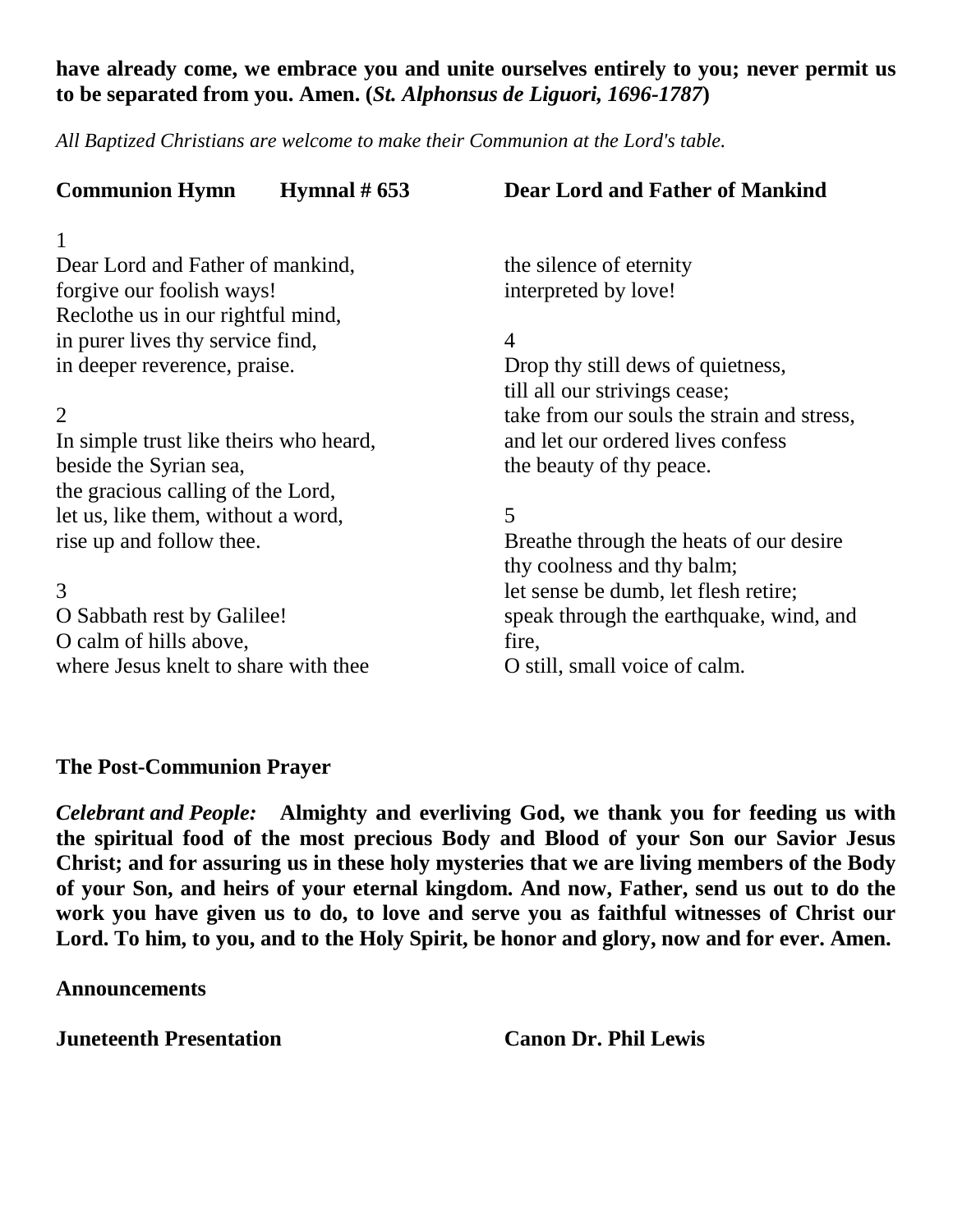| All stand, as able                  |              |                                        |
|-------------------------------------|--------------|----------------------------------------|
| <b>Recessional Hymn</b>             | LEVAS # $62$ | In Christ There is No East or West     |
|                                     |              | 3                                      |
| In Christ there is no East or West, |              | Join hands, disciples of the faith,    |
| In Him no South or North;           |              | What e'er your race may be!            |
| But one great fellowship of love    |              | Who serves my Father as a son          |
| Throughout the whole wide earth.    |              | Is surely kin to me.                   |
| $\overline{2}$                      |              | 4                                      |
| In Him shall true hearts everywhere |              | In Christ now meet both East and West, |
| Their high communion find;          |              | In Him meet South and North;           |
| His service is the golden cord      |              | All Christly souls are one in him      |

Throughout the whole wide earth.

### **Blessing**

*Celebrant:* The peace of God, which passes all understanding, keep your hearts and minds in the knowledge and love of God, and of his Son Jesus Christ our Lord; and the blessing of God Almighty, the Father, the Son, and the Holy Spirit, be amongst you, and remain with you always. **Amen**.

### **Dismissal**

*Deacon:* Let us go forth into the world, rejoicing in the power of the Spirit.

*People:* **Thanks be to God.**

Close-binding human kind.

**Postlude** *Dr. Kerry Heimann, organ*

### **WE WELCOME OUR GUEST MUSICIAN, JENNIFER PRESAR, TO TODAY'S WORSHIP!**

We welcome back Jennifer Presar, a West Virginia native, who currently serves as the Assistant Director and Instructor of Horn and Music Theory at Southern Illinois University Carbondale. She holds degrees in Music Theory and Composition and Horn performance from University of Illinois and West Virginia University, respectively. Active as freelance horn player, she is currently principal horn with the Paducah Symphony (KY) and has performed with the Chicago Chamber Orchestra, West Virginia Symphony, Wheeling Symphony (WV), Seneca Chamber Orchestra (WV), the Illinois Symphony, and others throughout Illinois, West Virginia, and Maryland.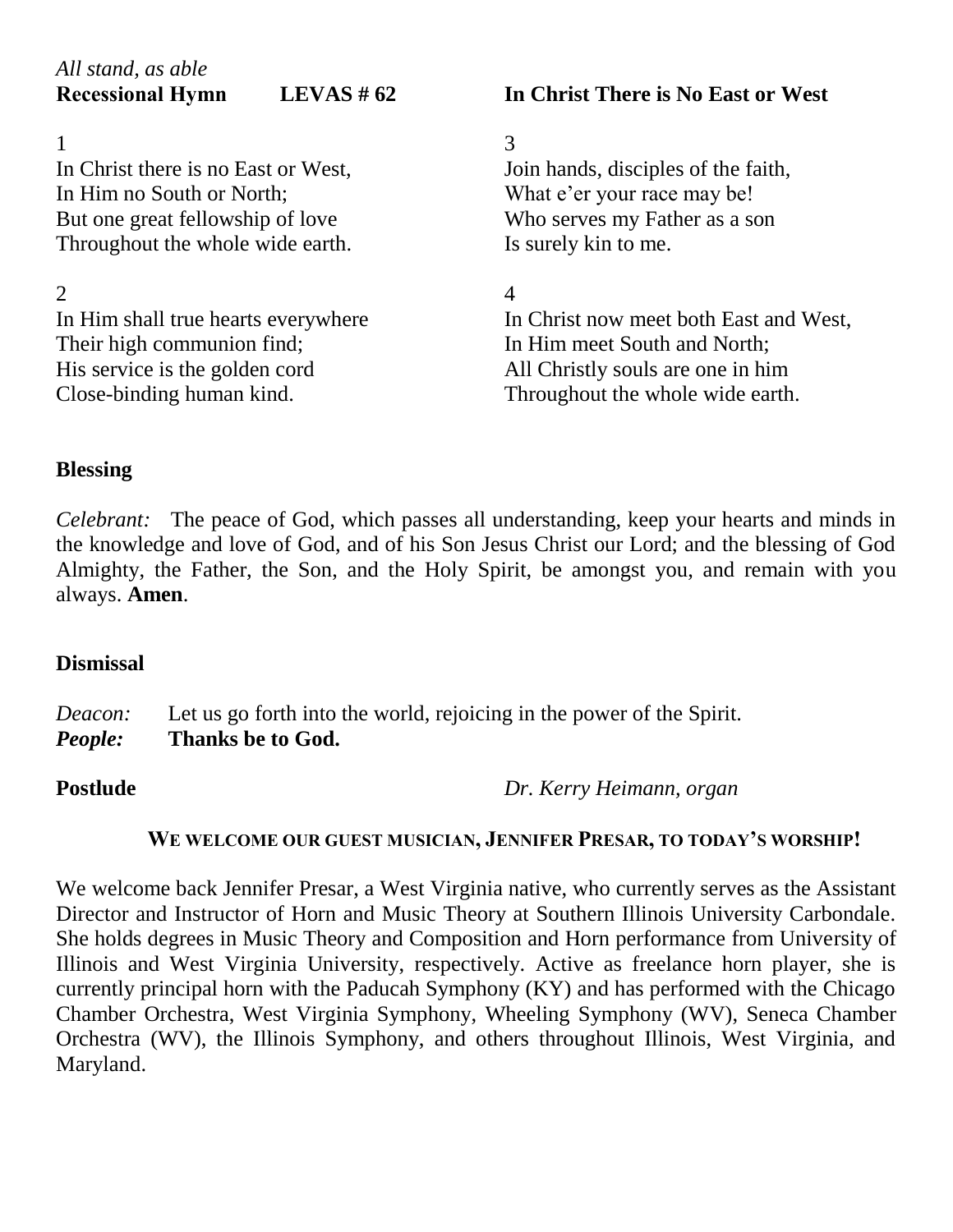#### **PLEASE REMEMBER IN YOUR PRAYERS**

We remember God's holy catholic church, including Michael, our Presiding Bishop and Primate; William, our Bishop; René, Dean of this Cathedral; Peter, Noel and Bruce, Priest Associates; Carol and Chris, our Deacons, along with all other ministers in this congregation, lay and ordained; Justin, the Archbishop of Canterbury, and all Anglican Christians around the world, especially the Province of the Episcopal Church of South Sudan; and for our brothers and sisters in this diocese, including David, Joe Morris, and Sylvestre, retired Bishops; and the Revs. Edwin T. Chinery, Robert Fitzpatrick, Robert W. Mikol, Maria B. Sanzo, Stephanie E. Shockley, and Michael J. Way.

We commend to your prayers this day all persons deployed in the service of our country. May they dwell safely under the protection of Almighty God.

#### **TRINITY CATHEDRAL OF THE DIOCESE OF NEW JERSEY JUNE 19, 2022 ~ PROPER 7 / JUNETEENTH / HAPPY FATHER'S DAY!**

みみ み み み み み み み み み

**Following Christ, joining the Cathedral** – We invite you to accept the invitation to follow Christ, to become a Christian and to become a member of Trinity Cathedral. We encourage you to fill in one of the pew cards and place it in the offering plate, or please contact one of the clergy.

みみ み み み み み み み み み

#### **ANNOUNCEMENTS**

The Lectors for the 10:00 am Mass on 6/26 are: **Youth for Family Sunday**

Join us after the 10:00 am Mass in Synod Hall for the continuation of our **1 st Annual Juneteenth recognition and celebration event,** a short youth presentation in Synod Hall. There will be music, fun and fellowship!

**Save the Date!** - Trinity Cathedral is excited to announce an upcoming, world-premiere concert FUNDRAISER featuring vocalist Keith Spencer at the Cathedral on September 25, 2022 at 2:00 pm. The program and event details will be announced soon; stay tuned for upcoming announcements!

The Cathedral now hosts a Rite 1 Eucharist in the Chapel from **8:30am-9:15am** on the 1<sup>st</sup> and 3<sup>rd</sup> Sunday of each month. This will be a spoken Mass with hymns. We look forward to seeing you back in All Saints' Chapel!

**UrbanPromise Summer Camp -** We are live again this summer! Academics in the AM, recreation, careers, STEM, art, and golf in the PM. With all of this going on, we are going to need some healthy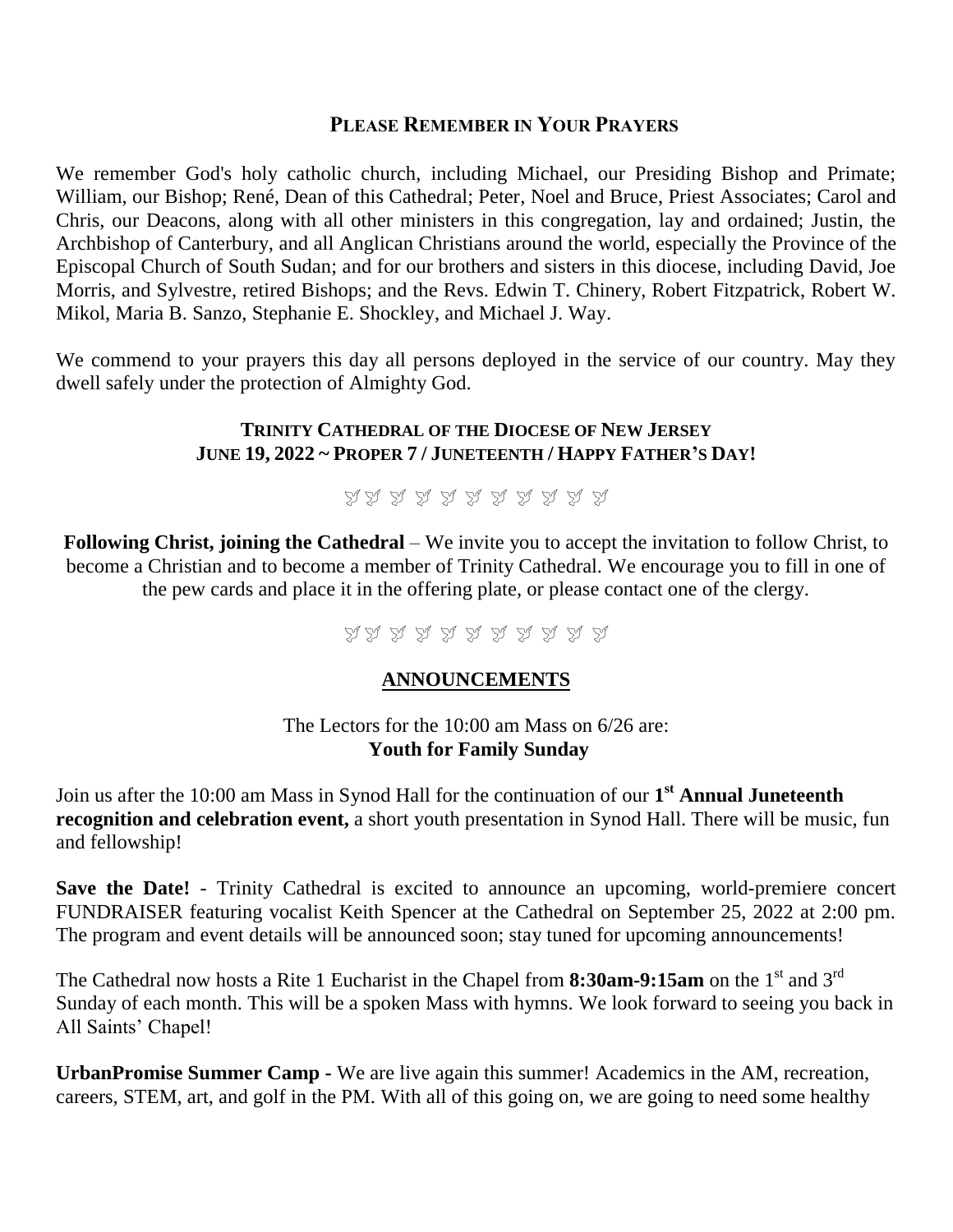snacks for the kids at the end of the day. If there are any folks out there who would like to get together and prepare healthy snacks for about 70 kids, 1st grade through 12th grade for four afternoons for one week of camp, please be in touch. Snacks should be ready to go by about 3:30 PM. If you would like to help serve the snacks as well, that would be great. If your schedule does not allow for that and you want to just prepare the snacks each day, that's fine! Either way, there will be plenty of staff present to help to manage and assist with the distribution of the snacks. See me... E-mail, call, talk after church: Georgia Koenig, [gbkoenig@verizon.net,](mailto:gbkoenig@verizon.net) or (609) 273-3351! Thanks, as always!

**Our Weekly Zoom Check-in -** The Tuesday Cathedral Zoom meetings hosted by Nancy Hood-Boczar are held from 9:00 – 9:45 am. (Zoom Meeting I.D.:731 761 4097 Password: unity) To call in without using the Internet: (301) 715-8592 or (312) 626-6799 or (346) 248-7799 To find out how to join us, call or text Nancy Hood-Boczar at (267) 614-5746, or E-mail [shaktisocialwork4@hotmail.com](mailto:shaktisocialwork4@hotmail.com)

**Rosary Devotions via Zoom! -** The Society of Mary continues to conduct Rosary devotions on Thursday evenings, via Zoom (phone access also available)! Please join them each Thursday at 8:00 pm. If you would like to participate, please E-mail Erica Warner at vassose@aol.com, and she will call you and include you in the telephone conference. You will also receive guide sheets that you can follow when joining us virtually in these devotions. Please feel free to join us.

**The next Food Pantry distribution date is – Saturday, June 25th (2 nd & 4 th Saturdays this month)** from 9-11:00 am. All food contributions to the Pantry are welcomed. Please bring your donations to the Cathedral office during the week or leave them on the frontal case (the "stage") in Synod Hall on Sundays. Also, monetary donations are always welcome as they enable us to purchase additional food from the Food Bank and local groceries. For more info., speak with Ellen Wanser. THANK YOU for your support.

**Each Thursday, we distribute hot dinners "to go" from 5:00–6:00pm at the Overbrook Avenue entrance** as a satellite location for the Trenton Area Soup Kitchen.

**After prayerful consideration and in confidence of declining infection numbers and hospitalizations, the Vestry and Dean have determined that masking at Trinity Cathedral can now be optional.** This decision was not made lightly and each individual is welcome to continue masking as they deem necessary, or in consultation with a medical professional of their choice. We pray that circumstances will continue to improve, and we ask all to please do everything possible to stay safe and healthy. This decision, for many, is welcome news after two very long years. Please consider your personal comfort level with regards to masking, given the confidence that, masked or unmasked, your choice will be respected.

**The Cathedral is currently offering communion with both Christ's Body and Blood.** The consensus of public health studies to date show that there is no documentable risk of COVID19 transmission through the common cup. We understand individuals may have different comfort levels as to how they receive communion. Following the teaching of our Episcopal tradition, all persons may, but no person must, receive communion in both kinds to receive the full spiritual benefits of communion. You may choose to receive only the host at this time. Should you choose to receive the wine, one vessel will be offered for those who want to sip the wine from the common cup. Another vessel will be offered for those who wish to receive by intinction (the host dipped in the wine.) Please note only the Chalice Administrator will intinct the host. (Diocese of New Jersey revised protocols.)